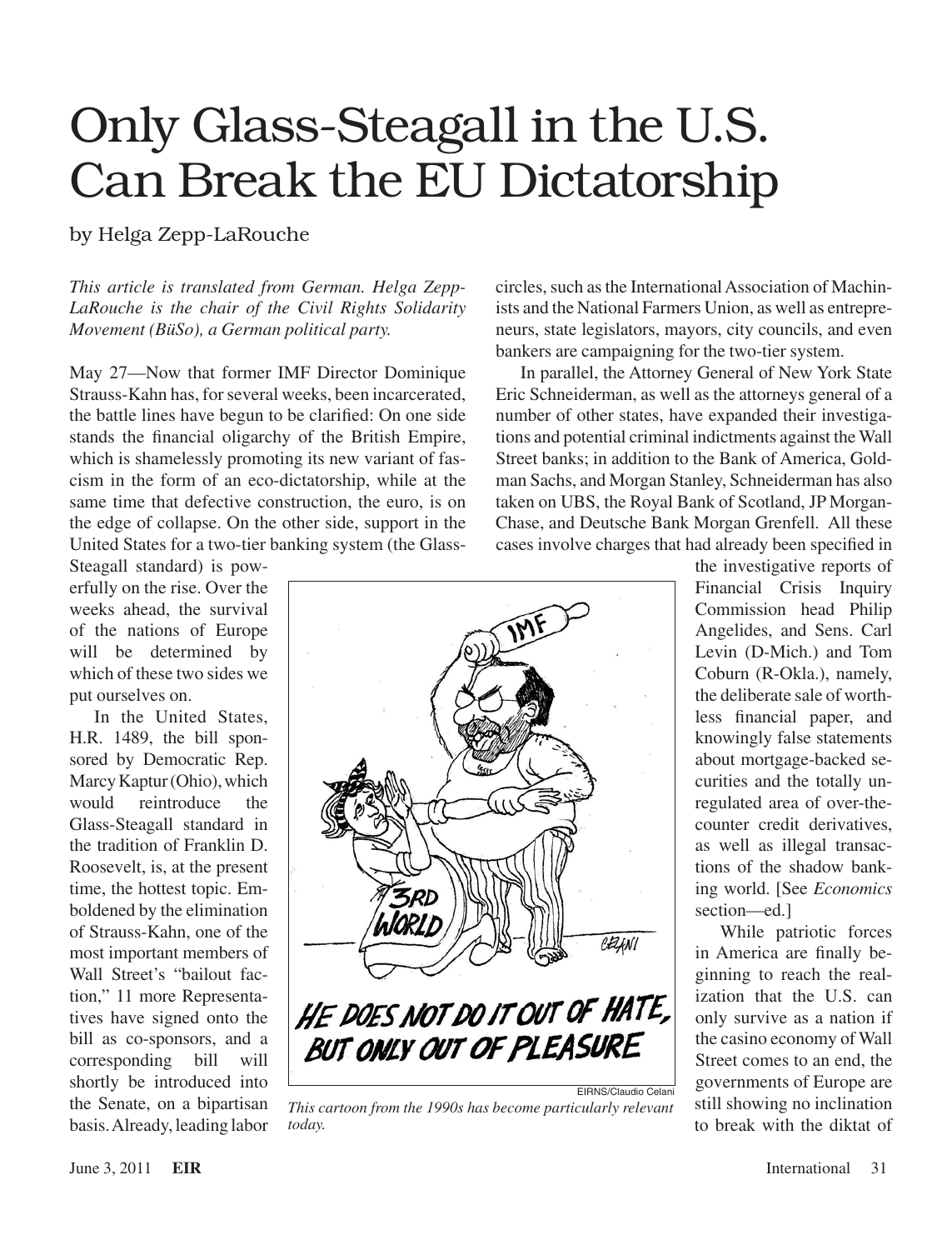

*Greek youth take to the streets against austerity policies, shown here in front of Parliament on May 25.*

the EU (read: the British Empire). As foolish as they are incompetent, they are trying to save the moribund European banking system and the gamblers'virtual deposits, while they force brutal austerity on the populations of the various nations. The only thing that they have accomplished thereby, is to arouse the population, especially the young generation, against them.

## **The Greek Detonator**

For example, this week, 45,000 young people demonstrated in Syntagma Square in front of the Parliament in Athens; similar protest movements turned out in many other Greek cities, all of which have adopted the name of the growing Spanish protest movement, "The Outraged Ones." A general strike is planned for June 11.

Rage is growing not only against the austerity policy decreed by the troika of the IMF, the EU Commission, and the European Central Bank, which has lowered living standards in Greece by 25% in one year, but also against the new predatory proposal to squeeze out EU300 billion from the country by the privatization of state facilities. The payout of further tranches to Greece would be made dependent upon European corporate enterprises being able to take over the postal service, the railroads, the airports, and many other services in Greece.

"Out with the IMF Junta!" chanted the demonstra-

tors in Athens, with a clear reference to the parallel between the troika today, and the Greek military dictatorship of the 1960s. As a matter of fact, the European governments, especially the German government, are perpetuating themselves, in the eyes of the majority of the European population, as executors of the bankers' dictatorship, and the enemy of the general welfare. Because, contrary to the propaganda line in the popular press, it is not the Greeks (and the Irish, the Spaniards, and the Portuguese) who are the beneficiaries of the rescue package—the European banks are.

The chances are virtu-

ally zero that Greek membership in the Eurozone will survive the month of June, since the EU has demanded agreement from all the Greek political parties on the draconian austerity policy. As expected, at a special meeting on May 27, President Karolos Papoulias failed to force through an agreement, and, without further EU and IMF money, the country will have to declare state bankruptcy on June 29, at the very latest. Then, what is threatened is not only a collapse of the Greek banking sector, but the "infection" of the Portuguese, Spanish, Irish, Italian, Belgian, British, German, and French banks—in short, the entire European banking sector. The only other alternative within this moribund system, would be the printing of new money, and this would lead to a hyperinflationary explosion, as in Germany in 1923. In both cases, what's threatened is a collapse of Europe into economic and social chaos: famine, growing waves of immigrants and, finally, a New DarkAge. But there is a clear alternative to this.

## **Write Off the Financial Toxic Assets**

Following the model of Roosevelt's Glass-Steagall law, the European governments and parliaments must enact a two-tier banking system, by which the commercial banks will come under state protection, and be provided with new credit, which must be given exclu